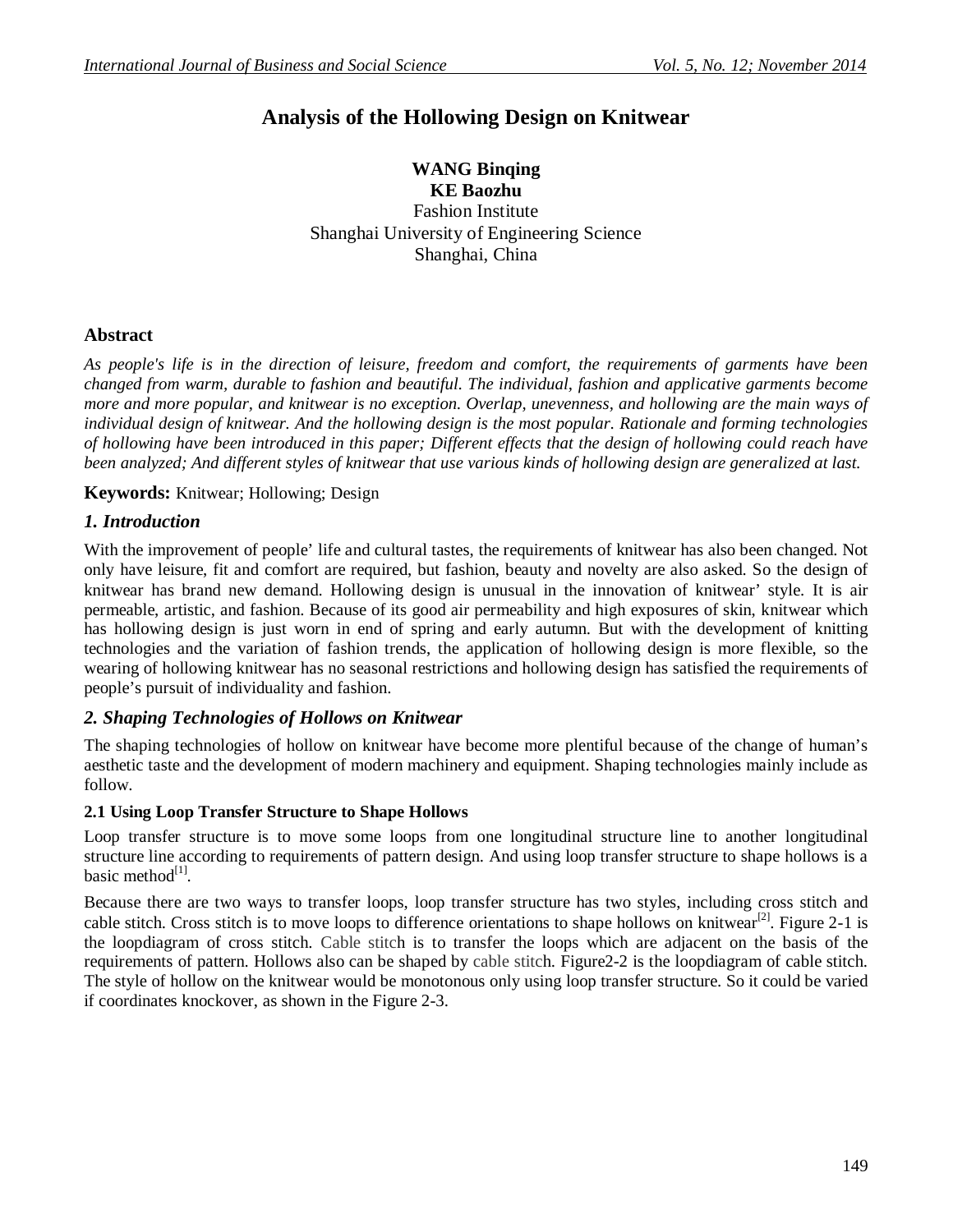

#### **2.2 Using Tucking Texture to Shape Hollows**

The hollow shaped by tucking texture is to use tuck loops to form uneven tiny holes. every tuck loop will form neighbouring holes**[3-4]** . Figure2-4 is the loopdiagram of tucking texture. With drawing yarns of the adjoining loops, loops in the unit of tucking texture will lengthen. But the height of tuck loops is unequal with other loops' which are in the same line, and this forms an uneven surface. The more uneven surface of fabric is, the bigger hollow will be.

#### **2.3 Using Needle-Out Structure to Shape Hollows**

Hollowing pattern shaped by needle-out structure is maverick, exaggerated and artistic. The size and distribution of hollows are all optional, as shown in the Figure 2-5. If want to form large area of hollow, we can use needleout structure and loop transfer structure in the same time. when weaving fabric, we just need to move the needleout parts to the neighbouring knitting needles, then let the needles quit working and return to work after other needles having woven several line.

#### **2.4 Using Dropped Loop Structure to Shape Hollows**

Dropped loop structure is to drop stitch in the parts that are needed hollowed, which ends connection in longitudinal structure line and then shape hollow. The size of hollow is according to the number of neighbouring knitting needles of dropped stitch<sup>[5]</sup>. If want to form large area of hollow, dropped loop structure and tucking texture can be used together. The hollowing effect shaped by dropped loop structure is similar to what is shaped by needle-out structure, because they all will not make the yarn to shape a loop, just the state of yarn, as shown in the Figure 2-6.



#### **2.5 To Shape Hollows via Changing the Length of Loop**

To shape hollows via changing the length of loop can be easily formed by computerized flat knitting machine. We just make knitting needles that are on the corresponding needle bed form tucking loops in the same time via the needle selection technology of computerized flat knitting machine, and then let them out after weave. Hollows can be made by increasing the length of loops, as shown in the Figure 2-7.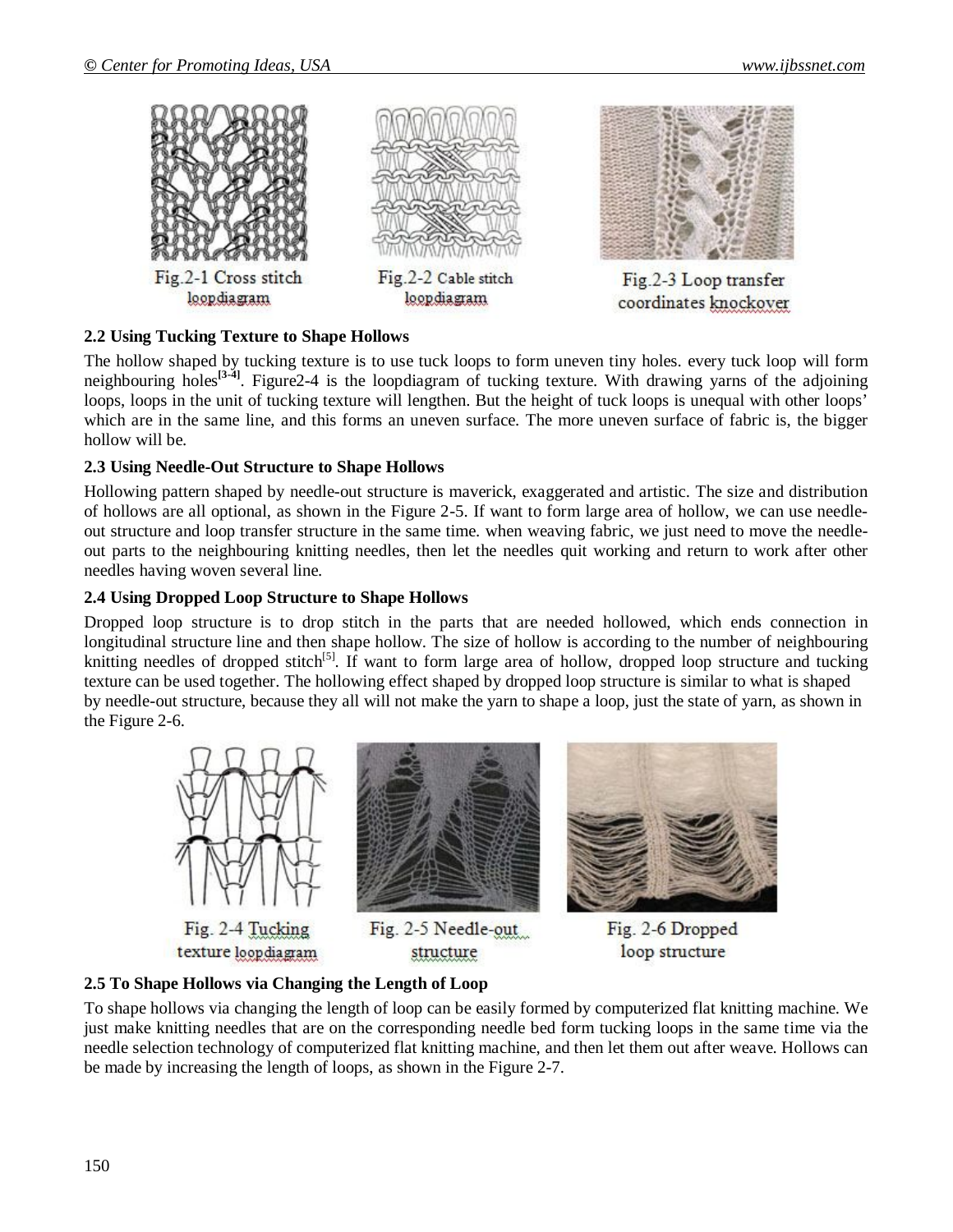## **2.6 Using Different Thickness of Yarns to Shape Hollows**

Weaving fabric with different thickness of yarns make fabric surface has different thickness and density, and then form hollowing effect in thin place, as shown in Figure 2-8.

## **2.7 Using Narrowing and Widening to Shape Hollows**

Using narrowing and widening can shape different sizes of hollows according to design. hollows will be free, optional and avant-garde, as shown in Figure 2-9.



loops' length



Fig. 2-8 Different thickness of yarns



Fig. 2-9 Narrowing and widening

## *3. Effects of Hollowing Design on Knitwear*

There are plenty of shaping technologies of hollows on knitwear and different shaping technologies will form various effects that woven garment cannot achieve. Designers can integrate some of their beauty-appreciation and design concept into innovation of knitwear.

## **3.1 Real and Fantasy Effect**

The real and fantasy effect expresses well texture and illusion. That is to say, this effect is a visual feeling which is made by hollowing fabric overlapping with body bare flesh. This effect can be formed by needle-out structure and dropped loop structure, as shown in Figure 2-5 and Figure 2-6. Using different thickness of yarns also can make this effect, as shown in Figure 2-8.

## **3.2 Primary and secondary effect**

We can make use of hollowing design to show the primary and secondary effect while the color of hollowing fabric is similar or same with another layer of fabric which overlaps with the hollowing fabric. The technology used in Figure 2-3 is exactly primary and secondary effect that is showed by using hollows to set cable stitch off to advantage.

## **3.3 Functional Effect**

Structure optimization also can be promoted by hollowing design. As shown in Figure 3-1, the hollowing parts are just human bones and joints. This application of hollowing design achieves the functionality of the garment design to some extent, and also has visual effect of beauty and individuality.

## **3.4 Pattern Effect**

Taking advantage of hollowing design to form patterns is a common technique of knitwear design. Geometric and natural patterns(such as flower and animal patterns) are the main patterns. Geometric patterns are mainly shaped by computerized flat knitting machine and knitting pin, as shown in Figure 3-2. But the flower patterns are principally formed via crochet hook. and they are different and varied, as shown in Figure 3-3.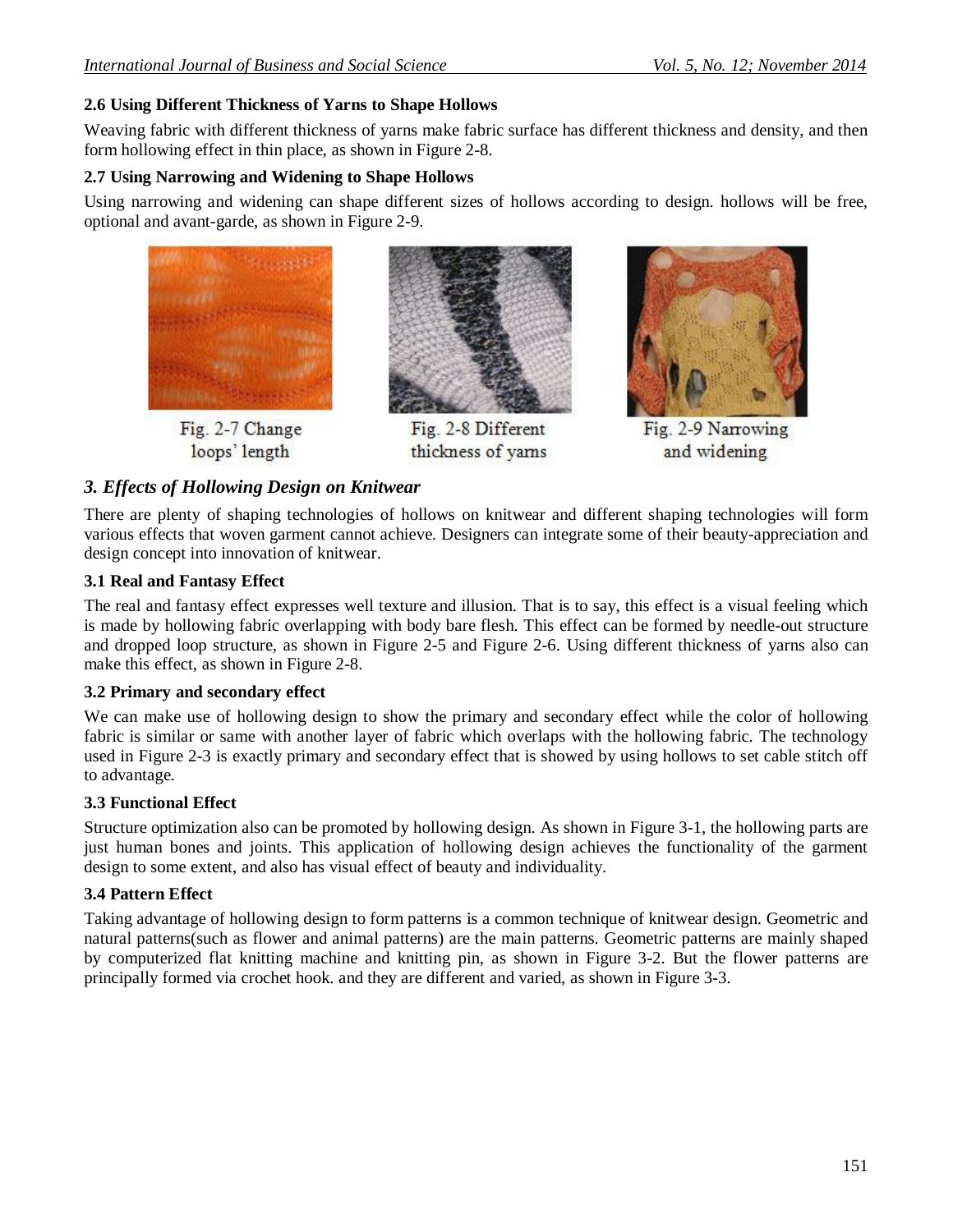

Fig. 3-1 Functional effect Fig. 3-2 Geometric pattern effect Fig. 3-3 Flower

# *4. Styles of Knitwear Formed by Hollowing Design*

Clothing design style is a integral visual effect of full collision force, which is formed by all components of clothing design such as colors, fabrics, style and clothing accessories<sup>[6]</sup>. Different hollowing techniques will form different knitwear styles, such as follows.

#### **4.1 Classic Style**

Hollowing design of classic knitwear style is usually more simple and generous, but it is unique and can withstand the test of time, and accepted by most people. The hollows of this style is small and close and forms a relatively conservative sexy, as shown in Figure 4-1.

#### **4.2 Lovely Style**

Hollowing design of lovely knitwear style focuses on showing girls' cute, humorous, simple and plain intrinsic nature. The color of this style is pure, fresh, soft and lively. In the meantime, color lightness is taller. In this style design, knitwear will be ornamented with lace and bow-tie frequently to express young girls' feelings of beauty. What's more, patterns of lovely cartoon and concise geometry are also powerful expression of lovely style. The hollows of this style is small, and the entirety is concise and not heavy or complicated, as shown in Figure 4-2.

#### **4.3 Rural Style**

In the hollowing design of rural knitwear style, floral print and checks are the main performance materials. And this style knitwear is always interspersed with bright color falbala to bring a feeling of leisurely rural life and a spirit back to nature. Rural style are often have regular hollowing shapes that have outstanding details but no complication. we will feel a warm and sweet mood rural style design, as shown in Figure 4-3.

#### **4.4 Complex Style**

Complex style hollowing knitwear is formed by advanced techniques and looks delicate. This style lays emphasis on creation of layered sense of the fabric and processing of details. Hollowing effect of complex style always has exaggerated and gorgeous patterns. The sizes of hollows are discrepant. Complex style has luxurious and elegant beauty, as shown in Figure 4-4.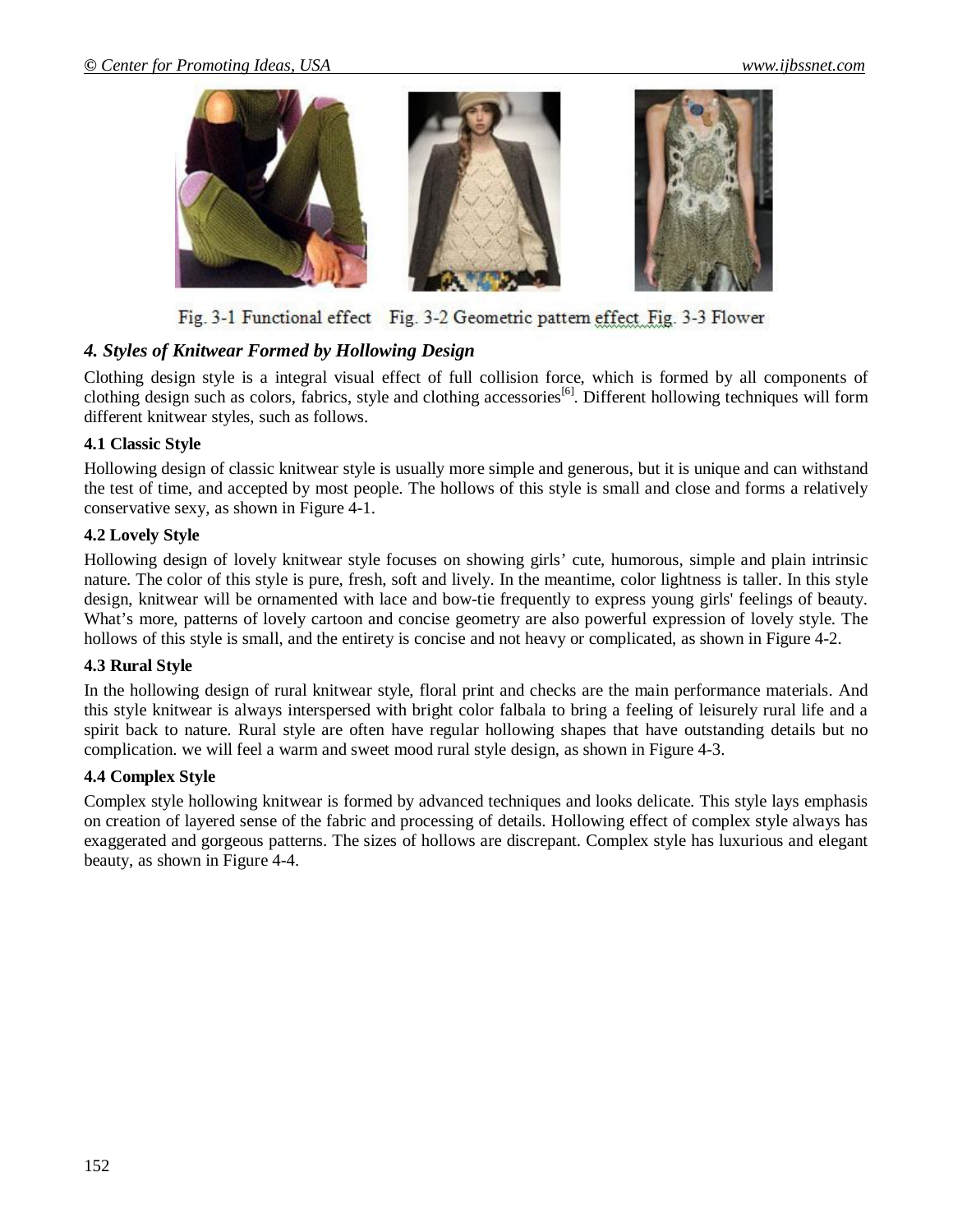*International Journal of Business and Social Science Vol. 5, No. 12; November 2014*



Fig. 4-1 Classic style Fig. 4-2 Lovely style



Fig. 4-3 Rural style Fig. 4-4 Complex style

## **4.5 Romantic Style**

We can experience the feelings of femininity, grace, soft and elegance by romantic style hollowing knitwear. The romance that is presented by romantic style knitwear is a new sense of interpretation. In other words, it is a regression of radical and unaffected romance elements<sup>[7]</sup>. The hollows of this style is small and close, but has a special distribution. This style pursues a kind of unaffected, soft and emotional beauty, as shown in Figure 4-5.

#### **4.6 Casual Style**

Blocks, strips and words are often use as ornament in casual style hollowing knitwear. A great number of people love to wear this style knitwear because it is full of vigorous and urban breath. Concise line, brief material and pure color are the main features of this style. The distribution of hollow is casual, with no limitations. It expresses a leisurely psychological state. Knitwear in Figure 4-6 is a typical example of casual style.

#### **4.7 Avant-Garde Style**

In pursuit of expressing individuality to break the habits is the main feature of avant-garde style hollowing knitwear. Concealing, thermal protection and cold-proof functions are not the considerations of avant-garde style hollowing knitwear design any more. Understanding, attitude, idea, and emotion of life will be expressed in knitwear. Hollows of this style are big and exaggerated. Knitwear has regular mixed irregular distribution and artistic post-modern flavor, as shown in Figure 4-7.



Fig. 4-5 Romantic style





Fig. 4-6 Casual style Fig. 4-7 Avant-garde

## *5. Conclusion*

After entering the new century, personalized and fashionized hollowing design of knitwear follows the changing trend of public lifestyle. Hollowing design plays an important role in knitwear design and has broad promotion space and unlimited business opportunities. With today's post-industrial highly developed, computerized flat knitting machine is widely used in knitwear industry and becomes the main equipment to shape hollow because it has multiple forming technologies. It can form variety of effects when used together with crochet hook and knitting pin.